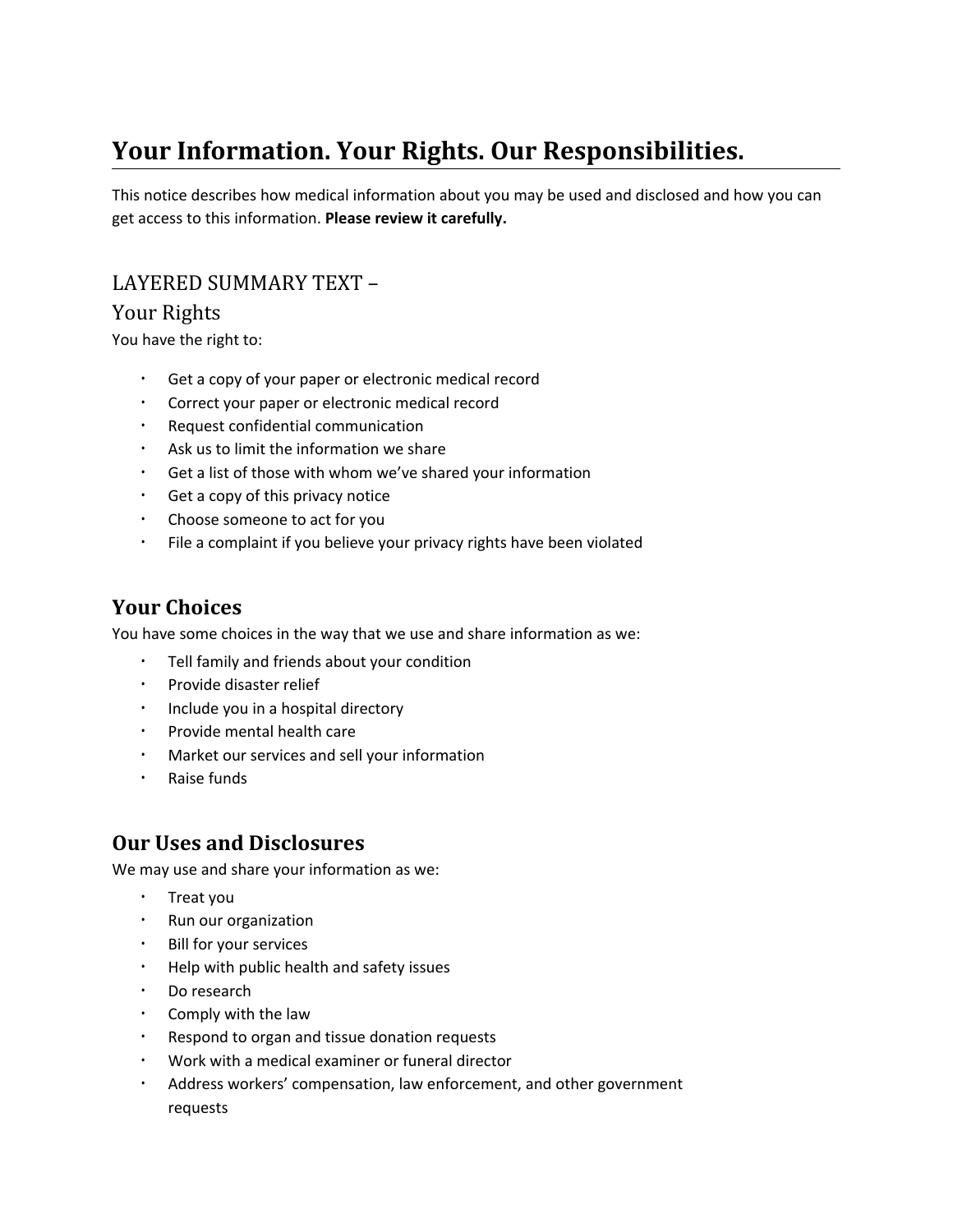• Respond to lawsuits and legal actions

## **Your Rights**

**When it comes to your health information, you have certain rights.** This section explains your rights and some of our responsibilities to help you.

Get an electronic or paper copy of your medical record

- You can ask to see or get an electronic or paper copy of your medical record and other health information we have about you. Ask us how to do this.
- We will provide a copy or a summary of your health information, usually within 30 days of your request. We may charge a reasonable, cost-based fee.

Ask us to correct your medical record

- You can ask us to correct health information about you that you think is incorrect or incomplete. Ask us how to do this.
- We may say "no" to your request, but we'll tell you why in writing within 60 days.

#### **Request confidential communications**

- You can ask us to contact you in a specific way (for example, home or office phone) or to send mail to a different address.
- We will say "yes" to all reasonable requests.

#### **Ask us to limit what we use or share**

- You can ask us not to use or share certain health information for treatment, payment, or our operations. We are not required to agree to your request, and we may say "no" if it would affect your care.
- If you pay for a service or health care item out-of-pocket in full, you can ask us not to share that information for the purpose of payment or our operations with your health insurer. We will say "yes" unless a law requires us to share that information.

#### **Get a list of those with whom we've shared information**

- You can ask for a list (accounting) of the times we've shared your health information for six years prior to the date you ask, who we shared it with, and why.
- We will include all the disclosures except for those about treatment, payment, and health care operations, and certain other disclosures (such as any you asked us to make). We'll provide one accounting a year for free but will charge a reasonable, cost-based fee if you ask for another one within 12 months.

#### **Get a copy of this privacy notice**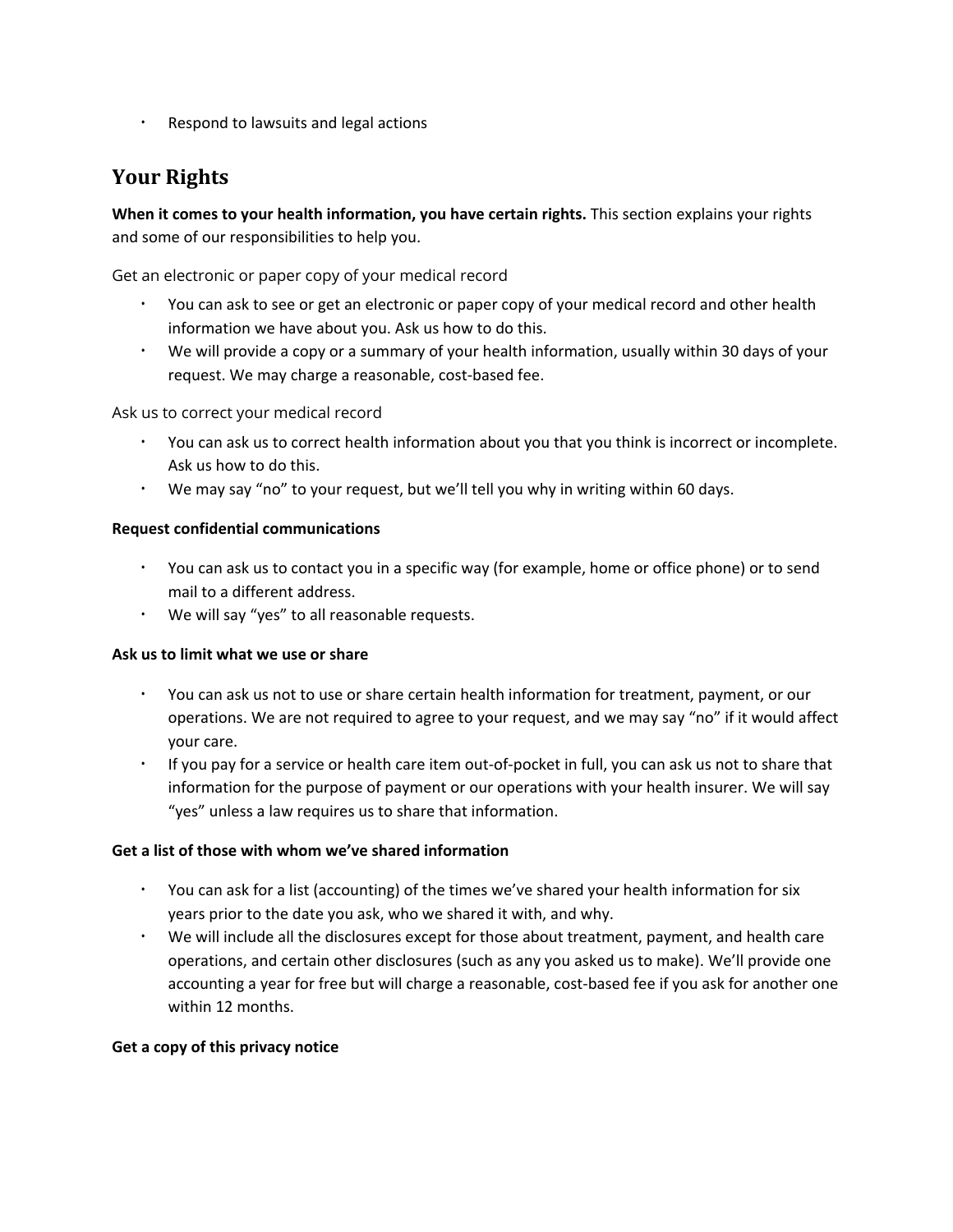You can ask for a paper copy of this notice at any time, even if you have agreed to receive the notice electronically. We will provide you with a paper copy promptly.

#### **Choose someone to act for you**

- If you have given someone medical power of attorney or if someone is your legal guardian, that person can exercise your rights and make choices about your health information.
- We will make sure the person has this authority and can act for you before we take any action.

#### **File a complaint if you feel your rights are violated**

- You can complain if you feel we have violated your rights by contacting us using the information on page 1.
- You can file a complaint with the U.S. Department of Health and Human Services Office for Civil Rights by sending a letter to 200 Independence Avenue, S.W., Washington, D.C. 20201, calling 1-877-696-6775, or visiting **www.hhs.gov/ocr/privacy/hipaa/complaints/.**
- We will not retaliate against you for filing a complaint.

## **Your Choices**

**For certain health information, you can tell us your choices about what we share.** If you have a clear preference for how we share your information in the situations described below, talk to us. Tell us what you want us to do, and we will follow your instructions.

In these cases, you have both the right and choice to tell us to:

- Share information with your family, close friends, or others involved in your care
- Share information in a disaster relief situation
- Include your information in a hospital directory

If you are not able to tell us your preference, for example if you are unconscious, we may go ahead and share your information if we believe it is in your best interest. We may also share your information *when needed to lessen a serious and imminent threat to health or safety.*

In these cases we never share your information unless you give us written permission:

- Marketing purposes
- Sale of your information
- Most sharing of psychotherapy notes

In the case of fundraising:

• We may contact you for fundraising efforts, but you can tell us not to contact you again.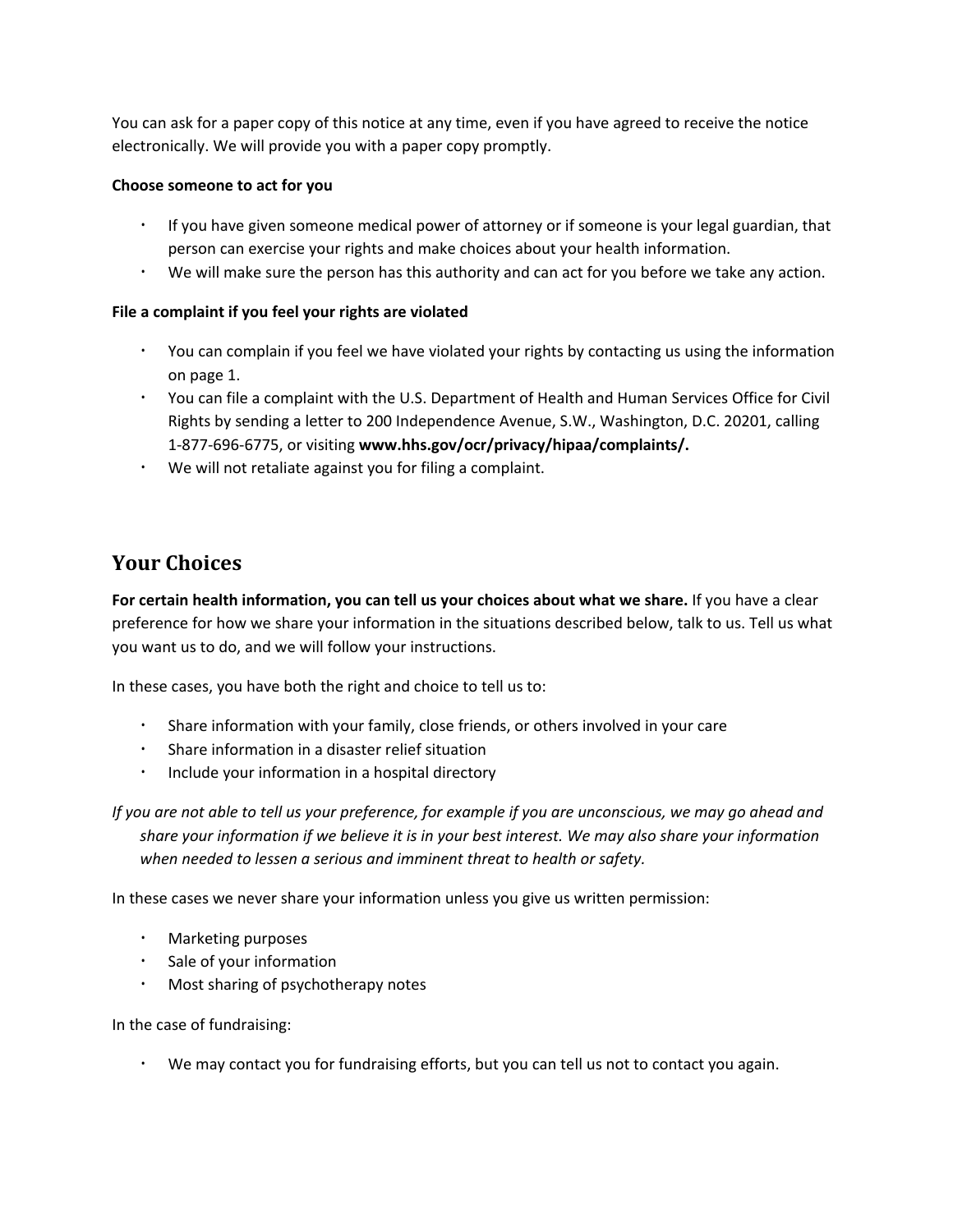### **Our Uses and Disclosures**

### **How do we typically use or share your health information?**

We typically use or share your health information in the following ways.

#### **Treat you**

We can use your health information and share it with other professionals who are treating you.

*Example: A doctor treating you for an injury asks another doctor about your overall health condition.*

#### **Run our organization**

We can use and share your health information to run our practice, improve your care, and contact you when necessary.

*Example: We use health information about you to manage your treatment and services.*

#### **Bill for your services**

We can use and share your health information to bill and get payment from health plans or other entities.

Example: We give information about you to your health insurance plan so it will pay for your services.

### How else can we use or share your health information?

We are allowed or required to share your information in other ways – usually in ways that contribute to the public good, such as public health and research. We have to meet many conditions in the law before we can share your information for these purposes. For more information see: [www.hhs.gov/ocr/privacy/hipaa/understanding/consumers/index.html](http://www.hhs.gov/ocr/privacy/hipaa/understanding/consumers/index.html)**.**

#### **Help with public health and safety issues**

We can share health information about you for certain situations such as:

- Preventing disease
- Helping with product recalls
- Reporting adverse reactions to medications
- Reporting suspected abuse, neglect, or domestic violence
- Preventing or reducing a serious threat to anyone's health or safety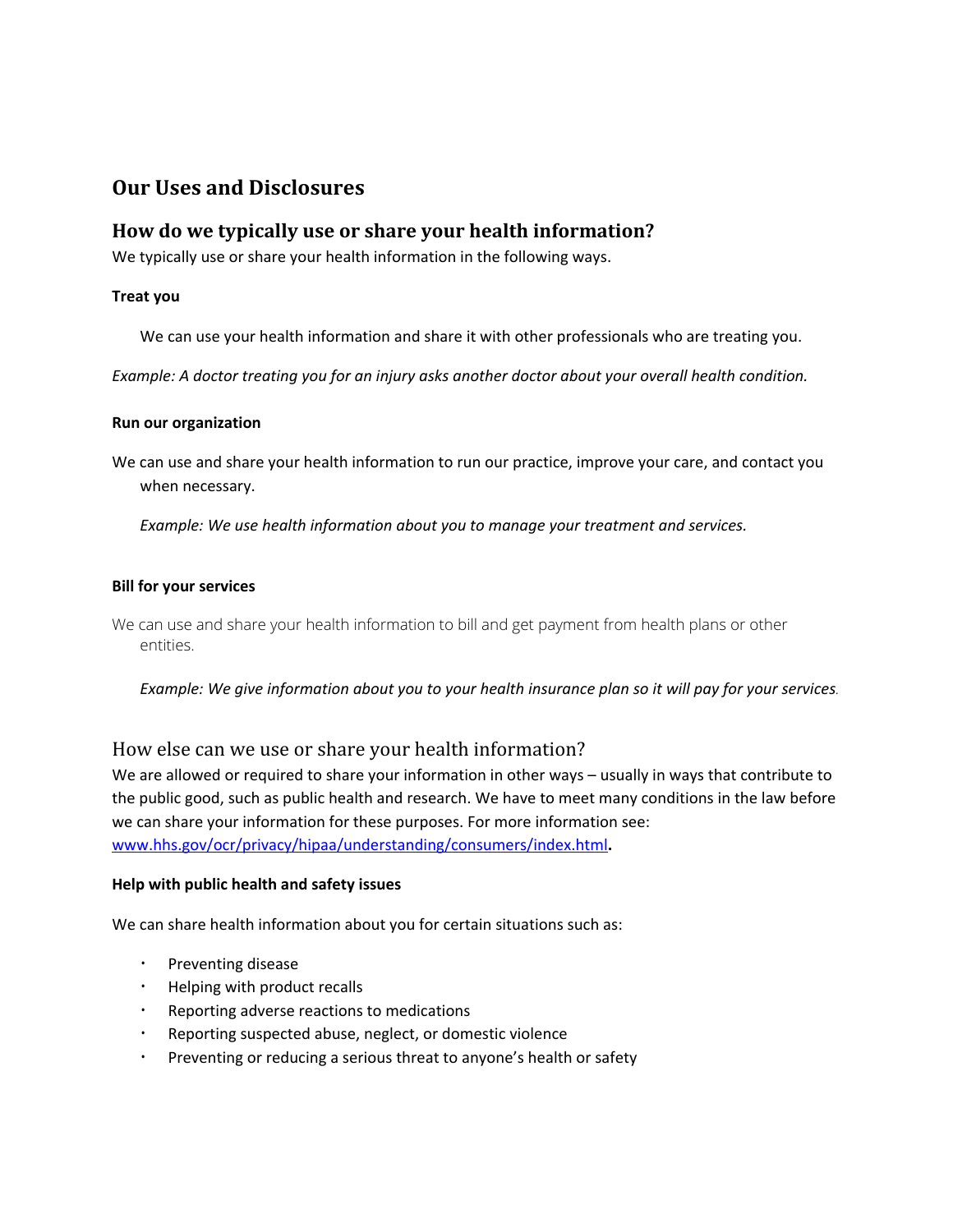#### **Do research**

We can use or share your information for health research.

#### **Comply with the law**

We will share information about you if state or federal laws require it, including with the Department of Health and Human Services if it wants to see that we're complying with federal privacy law.

#### **Respond to organ and tissue donation requests**

We can share health information about you with organ procurement organizations.

#### **Work with a medical examiner or funeral director**

We can share health information with a coroner, medical examiner, or funeral director when an individual dies.

#### **Address workers' compensation, law enforcement, and other government requests**

We can use or share health information about you:

- For workers' compensation claims
- For law enforcement purposes or with a law enforcement official
- With health oversight agencies for activities authorized by law
- For special government functions such as military, national security, and presidential protective services

#### **Respond to lawsuits and legal actions**

We can share health information about you in response to a court or administrative order, or in response to a subpoena.

### **Our Responsibilities**

- We are required by law to maintain the privacy and security of your protected health information.
- We will let you know promptly if a breach occurs that may have compromised the privacy or security of your information.
- We must follow the duties and privacy practices described in this notice and give you a copy of it.
- We will not use or share your information other than as described here unless you tell us we can in writing. If you tell us we can, you may change your mind at any time. Let us know in writing if you change your mind.

For more information see: [www.hhs.gov/ocr/privacy/hipaa/understanding/consumers/noticepp.html](http://www.hhs.gov/ocr/privacy/hipaa/understanding/consumers/noticepp.html)**.**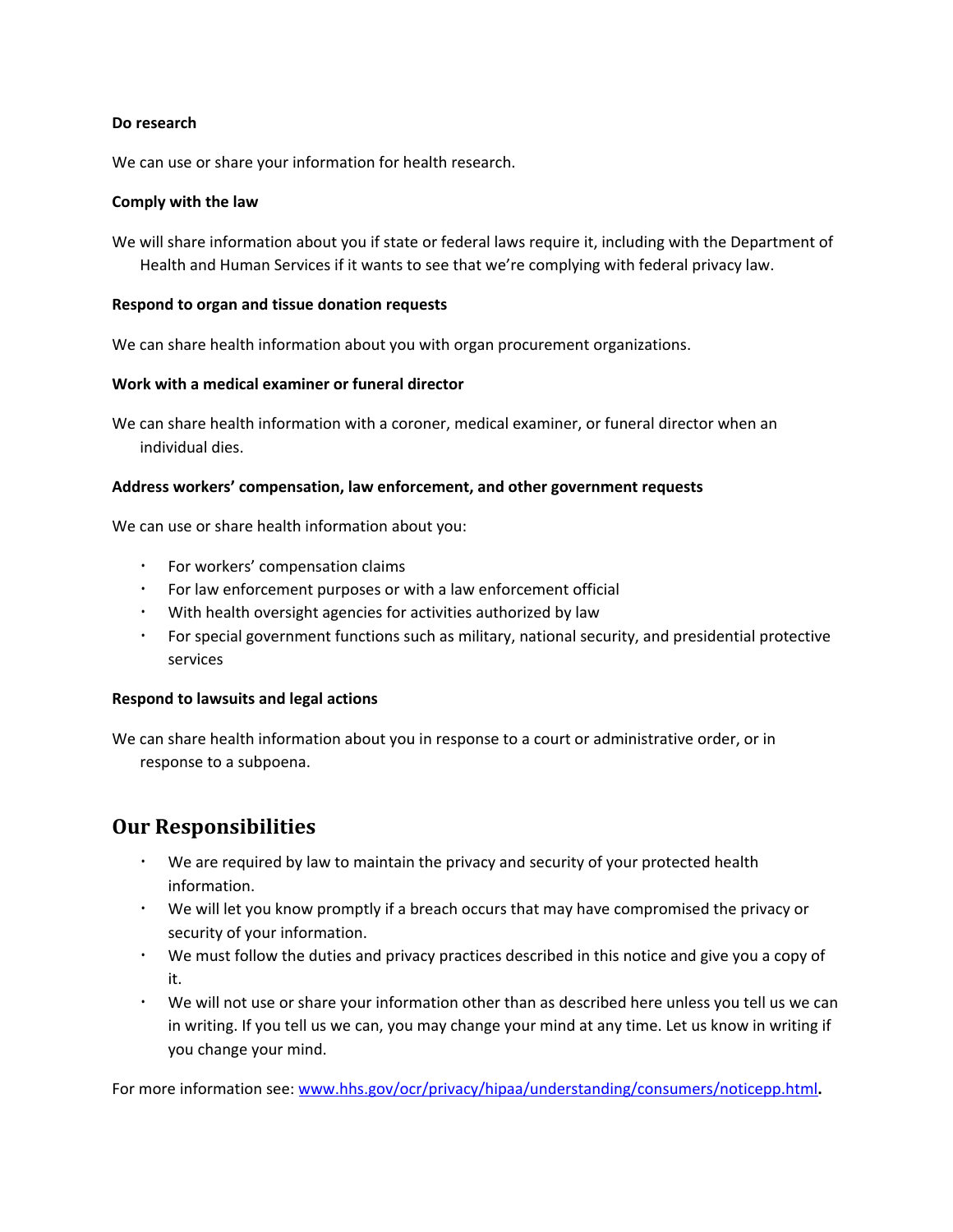# Changes to the Terms of this Notice

We can change the terms of this notice, and the changes will apply to all information we have about **you. The new notice will be available upon request, in our office, and on our website.**

# **Other Instructions for Notice**

- Insert Effective Date of this Notice
- Insert name or title of the privacy official (or other privacy contact) and his/her email address and phone number.
- Insert any special notes that apply to your entity's practices such as "we never market or sell personal information."
- The Privacy Rule requires you to describe any state or other laws that require greater limits on disclosures. For example, "We will never share any substance abuse treatment records without your written permission." Insert this type of information here. If no laws with greater limits apply to your entity, no information needs to be added.
- If your entity provides patients with access to their health information via the Blue Button protocol, you may want to insert a reference to it here.
- If your entity is part of an OHCA (organized health care arrangement) that has agreed to a joint notice, use this space to inform your patients of how you share information within the OHCA (such as for treatment, payment, and operations related to the OHCA). Also, describe the other entities covered by this notice and their service locations. For example, "This notice applies to Grace Community Hospitals and Emergency Services Incorporated which operate the emergency services within all Grace hospitals in the greater Dayton area."

#### Accessed on 4-2-2018 at

[https://www.hhs.gov/hipaa/for-professionals/privacy/guidance/model-notices-privacy-practices](https://www.hhs.gov/hipaa/for-professionals/privacy/guidance/model-notices-privacy-practices/index.html%20U.S) [/index.html](https://www.hhs.gov/hipaa/for-professionals/privacy/guidance/model-notices-privacy-practices/index.html%20U.S) U.S Department of Health and Human Services.

Harry W. Brown, Inc

P.O.Box 14075

Savannah, Georgia 31416